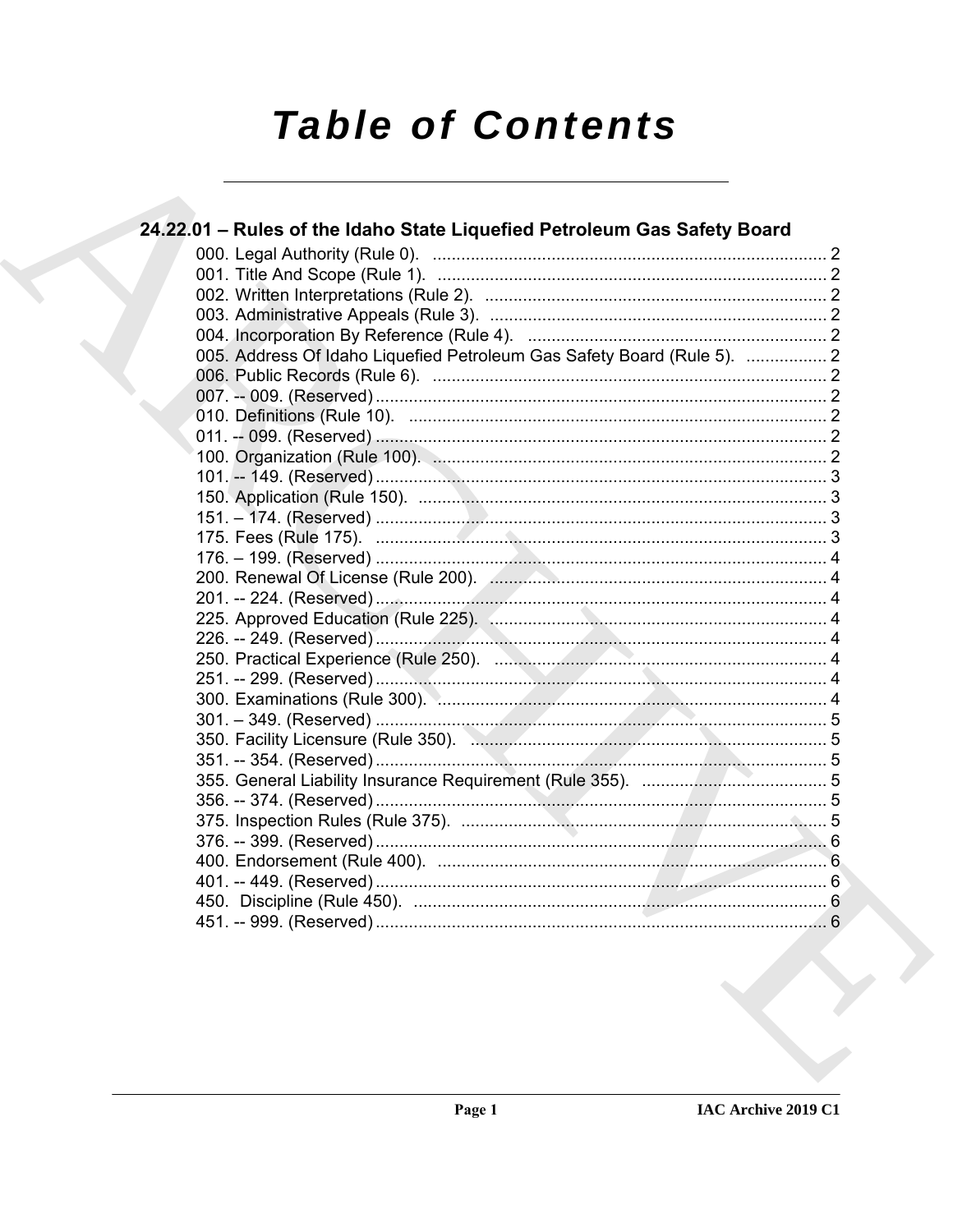#### **IDAPA 24 TITLE 22 CHAPTER 01**

### <span id="page-1-0"></span>**24.22.01 – RULES OF THE IDAHO STATE LIQUEFIED PETROLEUM GAS SAFETY BOARD**

#### <span id="page-1-20"></span><span id="page-1-1"></span>**000. LEGAL AUTHORITY (RULE 0).**

In accordance with Section 54-5310, Idaho Code, the Idaho State Liquefied Petroleum Gas Safety Board shall promulgate rules that implement the provisions of Chapter 53, Title 54, Idaho Code. (3-30-06)

#### <span id="page-1-23"></span><span id="page-1-2"></span>**001. TITLE AND SCOPE (RULE 1).**

These rules shall be cited as IDAPA 24.22.01, "Rules of the Idaho State Liquefied Petroleum Gas Safety Board."

 $(3-30-06)$ 

#### <span id="page-1-24"></span><span id="page-1-3"></span>**002. WRITTEN INTERPRETATIONS (RULE 2).**

The Board may have written statements that pertain to the interpretation of the rules of this chapter. Such interpretations, if any, are available for public inspection and copying at cost in the main office of the Bureau of Occupational Licenses. (3-30-06)

#### <span id="page-1-13"></span><span id="page-1-4"></span>**003. ADMINISTRATIVE APPEALS (RULE 3).**

Administrative appeals shall be governed by the Administrative Procedure Act, Title 67, Chapter 52, Idaho Code.  $(3-30-06)$ 

#### <span id="page-1-19"></span><span id="page-1-5"></span>**004. INCORPORATION BY REFERENCE (RULE 4).**

The document titled Liquefied Petroleum Gas Code, 2017 Edition, commonly known as NFPA 58, published by National Fire Protection Association (NFPA), is herein incorporated by reference and is available for public inspection at the Board's office. Copies of the 2017 Liquefied Petroleum Gas Code are available for purchase from the National Fire Protection Association, 11 Tracy Drive, Avon, MA 02322. (3-29-17)

#### <span id="page-1-12"></span><span id="page-1-6"></span>**005. ADDRESS OF IDAHO LIQUEFIED PETROLEUM GAS SAFETY BOARD (RULE 5).**

**CHAPTER 01**<br> **CHAPTER 01**<br> **CHAPTER 01**<br> **CHAPTER CONTINUES CONTINUES CONTINUES CONTINUES CONTINUES CONTINUES CONTINUES CONTINUES CONTINUES CONTINUES CONTINUES CONTINUES CONTINUES CONTINUES CONTINUES CONTINUES CONTINUES** The office of the Idaho State Liquefied Petroleum Gas Safety Board is located within the Bureau of Occupational Licenses, 700 W. State Street, Boise, Idaho 83702. The Bureau is open between the hours of 8:00 a.m. and 5:00 p.m. each day except Saturdays, Sundays and holidays. The telephone number of the Board is (208) 334-3233. The Board's fax number is (208) 334-3945. The Board's e-mail address is lpg@ibol.idaho.gov. The Board's official website is http://www.ibol.idaho.gov. (3-29-10)

#### <span id="page-1-22"></span><span id="page-1-7"></span>**006. PUBLIC RECORDS (RULE 6).**

The records associated with the Idaho State Liquefied Petroleum Gas Safety Board are subject to the provisions of the Idaho Public Records Act. Title 74, Chapter 1, Idaho Code. (3-30-06)

#### <span id="page-1-8"></span>**007. -- 009. (RESERVED)**

#### <span id="page-1-14"></span><span id="page-1-9"></span>**010. DEFINITIONS (RULE 10).**

<span id="page-1-15"></span>**01. Board**. Board means the Idaho State Liquefied Petroleum Gas Safety Board as created in Section 54-5309, Idaho Code. (3-30-06)

**02.** Bureau. Bureau means the Idaho Bureau of Occupational Licenses as created in Section 67-2602, Idaho Code. (3-30-06) Idaho Code. (3-30-06)

<span id="page-1-18"></span><span id="page-1-17"></span><span id="page-1-16"></span>**03. Person**. Person means any sole individual. (3-30-06)

**04. Facility**. Facility means any facility at a fixed location licensed pursuant to this chapter whose activities include selling, filling, refilling, or commercial handling or commercial storage of LPG. (3-30-06)

#### <span id="page-1-10"></span>**011. -- 099. (RESERVED)**

#### <span id="page-1-21"></span><span id="page-1-11"></span>**100. ORGANIZATION (RULE 100).**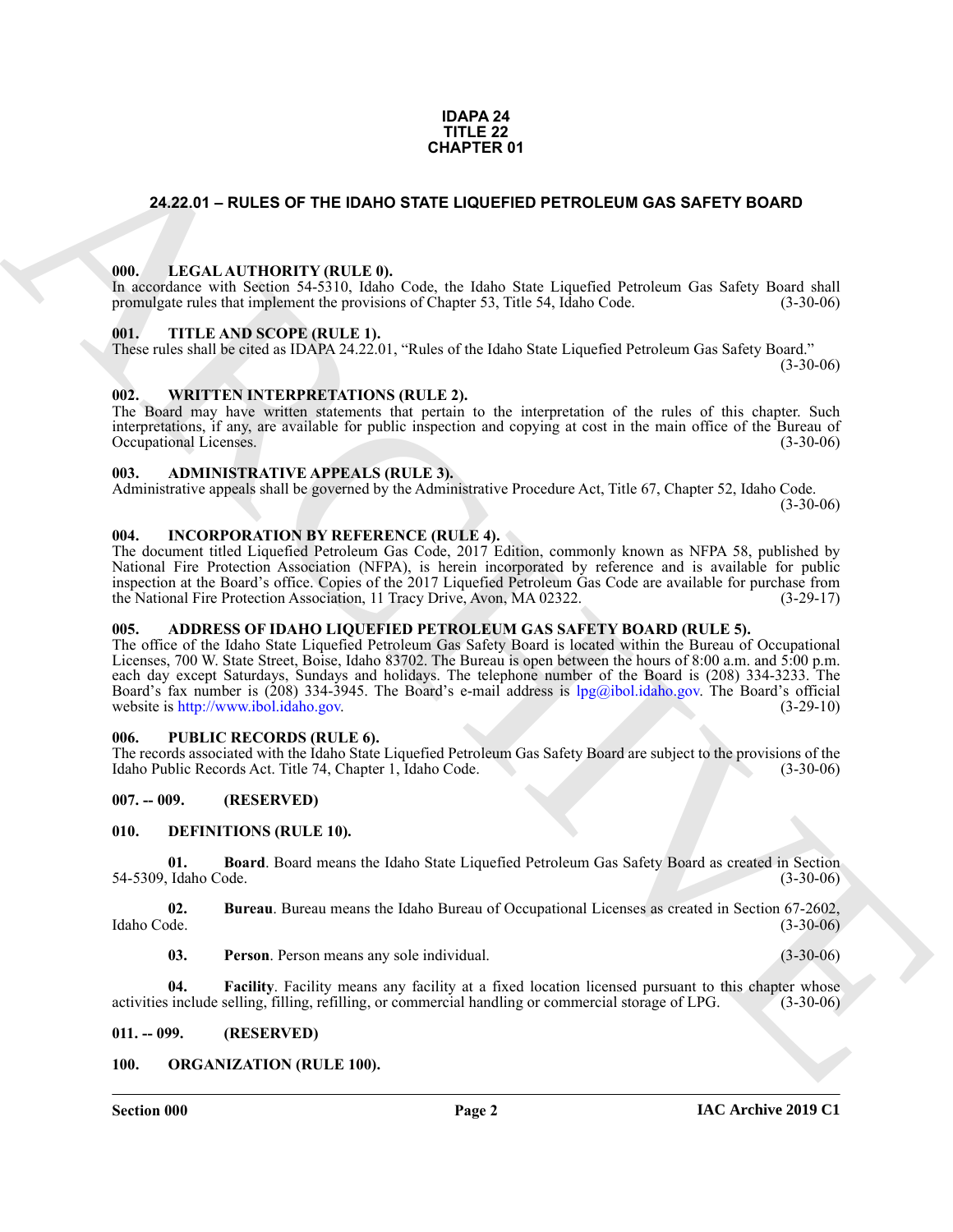#### <span id="page-2-17"></span><span id="page-2-0"></span>**101. -- 149. (RESERVED)**

#### <span id="page-2-7"></span><span id="page-2-5"></span><span id="page-2-4"></span><span id="page-2-1"></span>**150. APPLICATION (RULE 150).**

#### <span id="page-2-15"></span><span id="page-2-14"></span><span id="page-2-13"></span><span id="page-2-12"></span><span id="page-2-11"></span><span id="page-2-10"></span><span id="page-2-9"></span><span id="page-2-8"></span><span id="page-2-6"></span><span id="page-2-3"></span><span id="page-2-2"></span>**151. – 174. (RESERVED)**

<span id="page-2-16"></span>

|                             | <b>Bureau of Occupational Licenses</b>                                                               |                                                                                                                                                                                                                               | <b>Liquefied Petroleum Gas Safety Board</b> |  |
|-----------------------------|------------------------------------------------------------------------------------------------------|-------------------------------------------------------------------------------------------------------------------------------------------------------------------------------------------------------------------------------|---------------------------------------------|--|
| 01.                         | designated by the Chairman or upon the written request of two (2) members of the Board.              | Meetings. The Board shall meet not less than annually and at other such times and places as                                                                                                                                   | $(3-30-06)$                                 |  |
| through 74-208, Idaho Code. |                                                                                                      | All meetings shall be held in accordance with the Idaho Open Meeting Law, Sections 74-201                                                                                                                                     | $(3-30-06)$                                 |  |
| b.                          | present at a meeting shall be considered the action of the Board as a whole.                         | A minimum of three (3) Board members shall constitute a quorum and may exercise all powers and<br>authority conferred on the Board in order to hold a meeting of the Board. A majority vote of the Board members              | $(3-30-06)$                                 |  |
| 02.                         | members a Chairman, who shall assume the duty of the office immediately upon such selection.         | <b>Organization of the Board.</b> At the first meeting of each fiscal year, the Board shall elect from its                                                                                                                    | $(3-30-06)$                                 |  |
| a.                          | officio member of all committees.                                                                    | The Chairman shall when present, preside at all meetings, appoint with the consent of the Board, all<br>committees, and shall otherwise perform all duties pertaining to the office of Chairman. The Chairman shall be an ex- | $(3-30-06)$                                 |  |
| $\mathbf{b}$ .              | Code, and as defined under contract between the Bureau and the Board.                                | The Chief of the Bureau shall act as an agent of the Board and shall be the official keeper of all<br>records of the Board. The Bureau shall provide such services as may be authorized by Chapter 26, Title 67, Idaho        | $(3-30-06)$                                 |  |
| $101. - 149.$               | (RESERVED)                                                                                           |                                                                                                                                                                                                                               |                                             |  |
| 150.                        | <b>APPLICATION (RULE 150).</b>                                                                       |                                                                                                                                                                                                                               |                                             |  |
| 01.                         | forms approved by the Board together with the required fee(s).                                       | Application Form. Each applicant for a license shall submit a complete application on application                                                                                                                             | $(3-29-10)$                                 |  |
| 02.                         | supplemental third party documents that may be required.                                             | Supplemental Documents. The applicant must provide or facilitate the provision of any                                                                                                                                         | $(3-29-10)$                                 |  |
| 03.                         | terminated upon thirty (30) days written notice, unless good cause is established to the Board.      | Lack of Activity. If an applicant fails to respond to a Board request or an application has lacked<br>activity for twelve (12) consecutive months, the application on file with the Board will be deemed denied and will be   | $(3-29-10)$                                 |  |
| $151. - 174.$               | (RESERVED)                                                                                           |                                                                                                                                                                                                                               |                                             |  |
| 175.                        | FEES (RULE 175).<br>Applications should not be filed unless the applicant can meet all requirements. |                                                                                                                                                                                                                               | $(3-30-06)$                                 |  |
| 01.                         | <b>Application Fee.</b> Application fee - thirty dollars (\$30).                                     |                                                                                                                                                                                                                               | $(3-30-06)$                                 |  |
| 02.                         |                                                                                                      | Original Individual License and Annual Renewal Fee. License fee - seventy-five dollars (\$75).                                                                                                                                | $(3-29-10)$                                 |  |
| 03.                         | Dealer-in-Training License Fee. License fee - fifty dollars (\$50).                                  |                                                                                                                                                                                                                               | $(4-7-11)$                                  |  |
| 04.                         | gallon or less storage capacity - one hundred dollars (\$100).                                       | Original Facility License Fee and Annual Renewal Fee. Facility with ten thousand (10,000)                                                                                                                                     | $(3-29-10)$                                 |  |
| 05.                         | than ten thousand $(10,000)$ gallon storage capacity - four hundred dollars (\$400).                 | Original Bulk Storage Facility Fee and Annual Renewal Fee. Bulk Storage Facility with more                                                                                                                                    | $(3-29-10)$                                 |  |
| 06.                         | Endorsement Fee. Endorsement fee - seventy-five dollars (\$75).                                      |                                                                                                                                                                                                                               | $(3-29-10)$                                 |  |
|                             |                                                                                                      | Reinstatement Fee. Reinstatement fee is as provided in Section 67-2614, Idaho Code.                                                                                                                                           |                                             |  |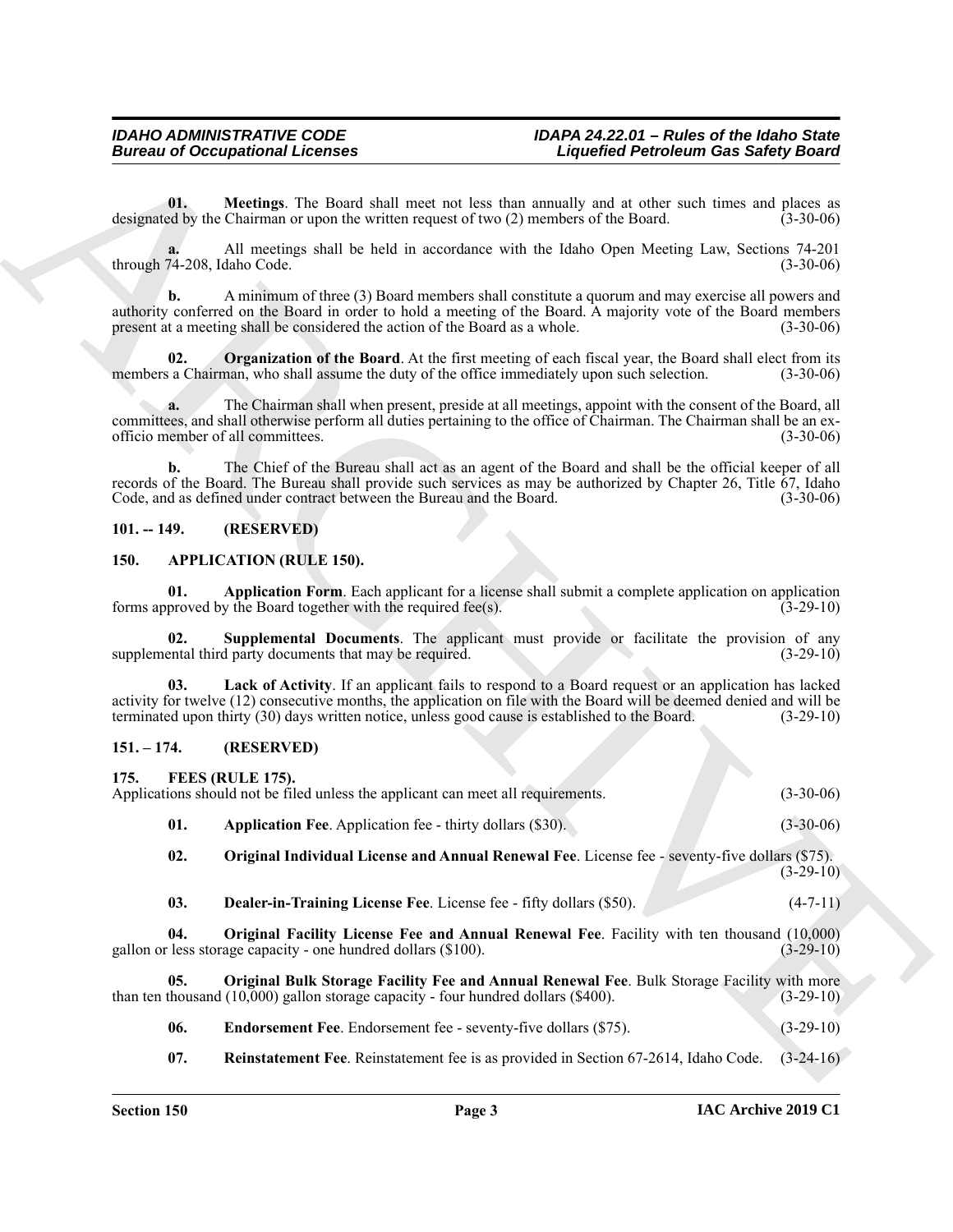<span id="page-3-14"></span>**08. Refund of Fees**. No refund of fees shall be made to any person who has paid such fees for application or reinstatement of a license. (3-30-06)

#### <span id="page-3-0"></span>**176. – 199. (RESERVED)**

#### <span id="page-3-18"></span><span id="page-3-1"></span>**200. RENEWAL OF LICENSE (RULE 200).**

<span id="page-3-19"></span>**01. Expiration Date**. All licenses expire and must be renewed annually on forms approved by the Board on the birth date of an individual licensee or the anniversary date of the original license for a facility in accordance with Section 67-2614, Idaho Code. Licenses not so renewed will be canceled in accordance with Section 67-2614, Idaho Code. (3-30-06)

<span id="page-3-20"></span>**02. Reinstatement**. Any license canceled for failure to renew may be reinstated in accordance with Section 67-2614, Idaho Code. (3-30-06)

#### <span id="page-3-2"></span>**201. -- 224. (RESERVED)**

#### <span id="page-3-8"></span><span id="page-3-3"></span>**225. APPROVED EDUCATION (RULE 225).**

Each applicant shall provide certified proof that they have successfully completed one (1) of the following: (3-30-06)

<span id="page-3-9"></span>**01. Basic Education**. The Basic Certified Employee Training Program (CETP) provided by the National Propane Gas Association or the equivalent as determined by the Board within the thirty-six (36) months immediately preceding application. (3-30-06)

<span id="page-3-10"></span>**02. Other Education**. For applicants prior to July 1, 2006, documented training relevant to the LPG industry preceding application, and acceptable to the Board. (3-30-06)

#### <span id="page-3-4"></span>**226. -- 249. (RESERVED)**

#### <span id="page-3-15"></span><span id="page-3-5"></span>**250. PRACTICAL EXPERIENCE (RULE 250).**

<span id="page-3-17"></span><span id="page-3-16"></span>**01. Supervised Practical Experience**. Each applicant shall provide certified proof that the applicant has successfully obtained at least one (1) year of practical experience in an LPG facility while the applicant was under supervision of a licensed dealer. A person in the process of meeting the practical experience requirement must complete the education and examination requirements and apply for a dealer license within eighteen (18) months of beginning to obtain supervised experience. (4-7-11)

European of Occupational Licenses<br>
We are the same of Figure 1 Liquidity of any person who has follows that is a specifical person of the same of Figure 1.1 and the same of Figure 1.1 and the same of Figure 1.1 and the sa **02. Dealer-in-Training License**. Effective July 1, 2011, an individual may not begin obtaining supervised practical experience until the individual has applied for and obtained a dealer-in-training license from the board. Such license is issued on a "one-time" non-renewable basis and is for the purpose of enabling the individual to gain the supervised practical experience that the person must obtain to become an LPG dealer. The dealer-in-training license is valid for eighteen  $(18)$  months from the date of issue. The applicant must apply on such forms as may be prescribed by the board, and pay the required fee.  $(4-7-11)$ prescribed by the board, and pay the required fee.

#### <span id="page-3-6"></span>**251. -- 299. (RESERVED)**

#### <span id="page-3-11"></span><span id="page-3-7"></span>**300. EXAMINATIONS (RULE 300).**

Each applicant shall provide certified proof that they have successfully completed one (1) of the following. (3-30-06)

<span id="page-3-12"></span>**01. Licensure Examination**. Receipt of a passing grade on the Basic Certified Employee Training Program (CETP) examination provided by the National Propane Gas Association or the equivalent as determined by the Board within the thirty-six (36) months immediately preceding application. (3-30-06)

<span id="page-3-13"></span>**02. Other Examination**. For applicants prior to July 1, 2006, receipt of a passing grade on an ion relevant to the LPG industry and acceptable to the Board. (3-30-06) examination relevant to the LPG industry and acceptable to the Board.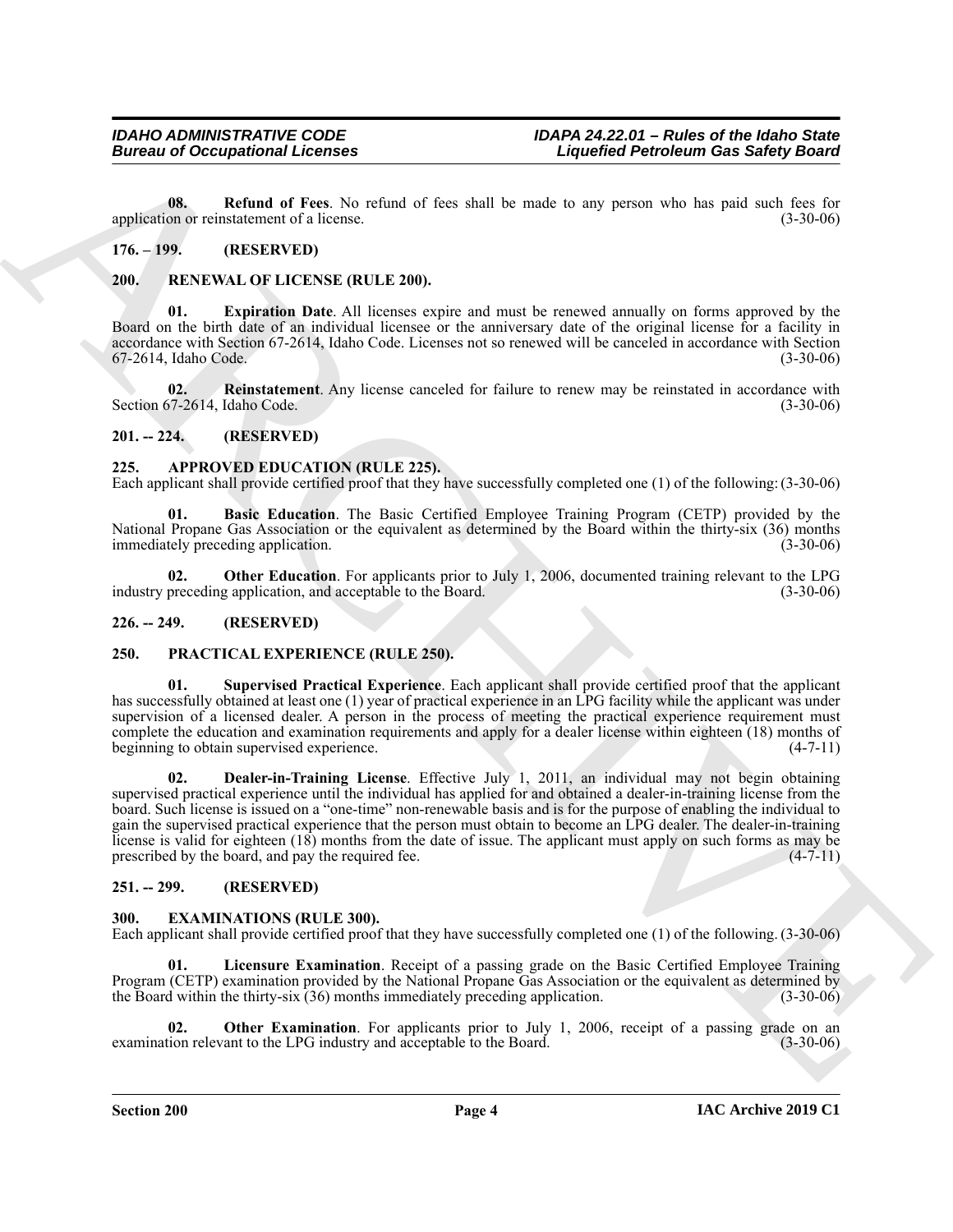#### <span id="page-4-0"></span>**301. – 349. (RESERVED)**

#### <span id="page-4-1"></span>**350. FACILITY LICENSURE (RULE 350).**

#### <span id="page-4-8"></span><span id="page-4-6"></span>**01. Facility Licensure and Operation Requirements**. (3-30-06)

**a.** Application for a facility license shall be made on forms available from the Bureau and shall include a certificate of general liability insurance set forth in these rules and plans and specifications complying with local ordinances and zoning requirements. All applications shall be submitted to the Board for approval and a license must be issued before a new facility may open for business; (4-2-08)

**b.** Each facility application shall clearly identify and designate a location adequate to allow the facilities safe operation and the selling, filling, refilling, or commercial handling or commercial storage of liquefied petroleum gas; (3-30-06)

| ı. | Each facility shall meet all requirements of NFPA 58. | $(3-30-06)$ |
|----|-------------------------------------------------------|-------------|
|    |                                                       |             |

#### <span id="page-4-7"></span>**02. Facility Changes in Ownership or Location**. (3-30-06)

**a.** Whenever a change of ownership or location of a facility occurs, an original application must be submitted, the fee must be paid and compliance with all rules concerning a new facility documented, before a new<br>license will be issued. FACILITY LICENSES ARE NOT TRANSFERABLE. (3-30-06) license will be issued. FACILITY LICENSES ARE NOT TRANSFERABLE.

**b.** Deletion of an owner from multiple ownership does not constitute a change in ownership.

(3-30-06)

**c.** Addition of an owner to multiple ownership does constitute a change in ownership. (3-30-06)

**d.** Whenever any facility ceases operation at the licensed location, the owner(s) shall notify the Board in writing that the facility is out of business and the facility license shall be submitted to the Bureau. A new facility license will not be issued for any location that is currently licensed as a facility at the time of application. (3-30-06)

#### <span id="page-4-2"></span>**351. -- 354. (RESERVED)**

#### <span id="page-4-9"></span><span id="page-4-3"></span>**355. GENERAL LIABILITY INSURANCE REQUIREMENT (RULE 355).**

As set forth in 54-5308(1)(j), Idaho Code, no facility license will be issued without a certificate showing proof of a current general liability insurance policy in the sum of not less than one million dollars (\$1,000,000) for an occurrence. (4-2-08) occurrence. (4-2-08)

<span id="page-4-11"></span>**01. Original Facility License Application**. An application for facility license will not be considered complete without a certificate of general liability insurance showing a current policy. The policy must be kept in full force and effect. (4-2-08)

<span id="page-4-12"></span>**02. Renewal of Facility License**. All licenses being renewed must certify that the facility holds a current general liability insurance policy. (4-2-08)

<span id="page-4-10"></span>**03. Audit of Liability Insurance**. The Board may conduct random audits of facility licenses and request documentation of a current general liability insurance policy. (4-2-08)

#### <span id="page-4-4"></span>**356. -- 374. (RESERVED)**

#### <span id="page-4-13"></span><span id="page-4-5"></span>**375. INSPECTION RULES (RULE 375).**

**Example 20**<br> **Example 20**<br> **ARCHIVE ARTIC THE CONSULTER CONTINUES**<br> **ARCHIVE ARCHIVE ARTIC CONSULTER CONTINUES**<br> **ARCHIVE ARCHIVE ARTIC CONSULTER CONTINUES**<br> **ARCHIVE ARCHIVE ARTIC CONSULTER CONTINUES**<br> **ARCHIVE ARCHIVE** All facilities shall be subject to inspection by the Board or its agents at any time without notice to insure the safe operation of each facility and to insure continued compliance with the requirements of NFPA 58 and the Idaho laws and rules. The Board may adopt a form which establishes for the facility those material rules of NFPA 58 which will be inspected, and a level of compliance necessary for issuance or retention of a license or disciplinary action. The Board may further determine the time frame a facility may be granted in order to comply with NFPA 58, but still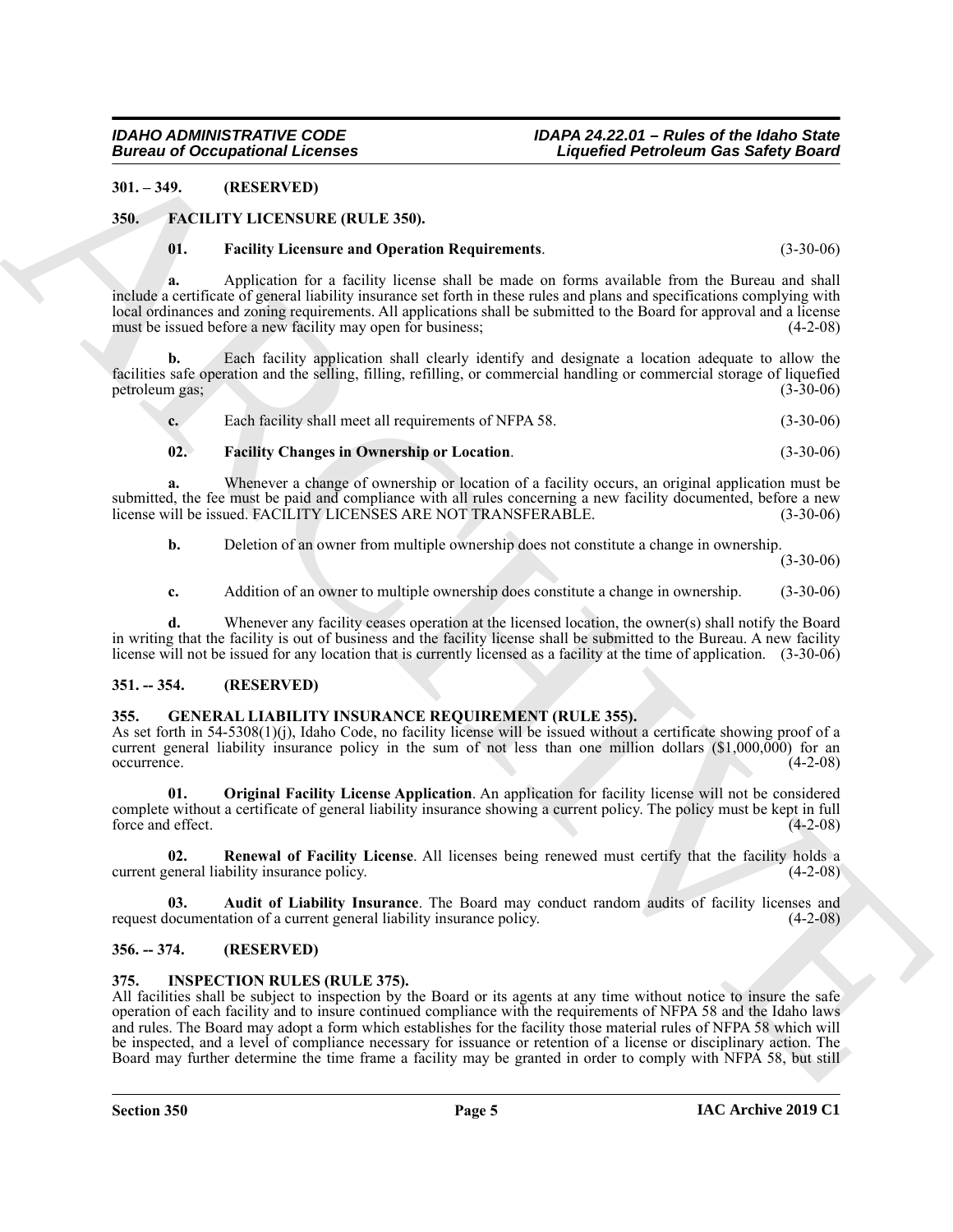continue to operate, or pursue disciplinary action for a failure to comply. (4-2-08)

#### <span id="page-5-0"></span>**376. -- 399. (RESERVED)**

#### <span id="page-5-8"></span><span id="page-5-1"></span>**400. ENDORSEMENT (RULE 400).**

Europa of Occupational Leonies<br>
Since  $\mathbf{X} = \mathbf{X} \mathbf{X} \mathbf{X} \mathbf{X}$ <br>  $\mathbf{X} = \mathbf{X} \mathbf{X} \mathbf{X} \mathbf{X} \mathbf{X} \mathbf{X} \mathbf{X} \mathbf{X} \mathbf{X} \mathbf{X} \mathbf{X} \mathbf{X} \mathbf{X} \mathbf{X} \mathbf{X} \mathbf{X} \mathbf{X} \mathbf{X} \mathbf{X} \mathbf{X} \mathbf{X} \mathbf{X} \mathbf{X} \math$ Any person who holds a current, unsuspended, unrevoked or otherwise nonsanctioned license in another state or country that has licensing requirements substantially equivalent to or higher than those in Idaho may, submit the required application, supporting documentation, and required fee, for Board consideration. Those applicants who received their professional education or experience outside of the United States shall provide such additional information concerning their professional education or experience as the Board may request. The Board may, in its discretion, require successful completion of additional course work or examination for any applicant under this provision.  $(3-30-06)$ 

#### <span id="page-5-2"></span>**401. -- 449. (RESERVED)**

#### <span id="page-5-5"></span><span id="page-5-3"></span>**450. DISCIPLINE (RULE 450).**

<span id="page-5-6"></span>**01. Civil Fine**. The Board may impose a civil fine not to exceed one thousand dollars (\$1,000) upon a licensed LPG dealer or a licensed LPG facility for each violation of Section 54-5315, Idaho Code. (3-30-06)

<span id="page-5-7"></span>**02. Costs and Fees**. The Board may order a licensed LPG dealer or a licensed LPG facility to pay the costs and fees incurred by the Board in the investigation or prosecution of the licensee for violation of Section 54- 5315, Idaho Code.

#### <span id="page-5-4"></span>**451. -- 999. (RESERVED)**